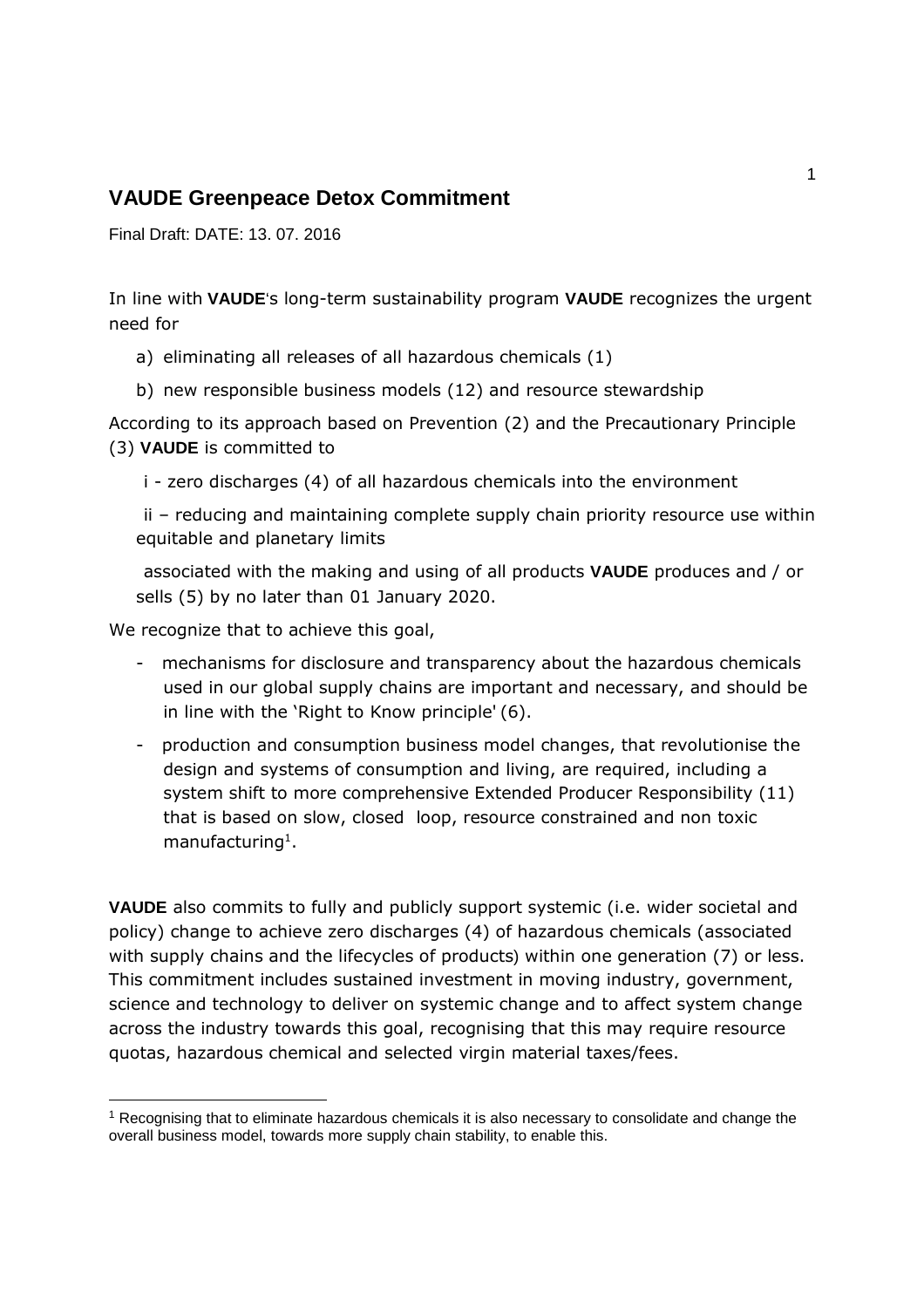**VAUDE** agrees to publicly support efforts to eliminate all global hazardous chemical use, and to fully integrate the precautionary principle and the public's right-to-know regarding all environmental aspects across our operations.

**VAUDE** acknowledges our individual corporate responsibility to always operate with a strong system of environmental oversight of our suppliers and our operations.

This commitment, as well as the individual action plan - and the links to the evidence supporting the delivery for all aspects of this commitment no later than the delivery dates indicated within this commitment –will always be available to the global public via our main public webpage.

**VAUDE** understands the scope of the commitment to be a long term vision – with on-going ambitious practices including the following individual action plan:

## **Individual action plan**

#### **1. Supply-chain disclosure**

In line with **VAUDE**'s commitment to the public's 'right to know' the chemical substances used within its global supply-chain and the products it sells, **VAUDE** will be taking the following actions:

1. publish our company (updated) 'Combined' or 'Manufacturing' 'Restricted Substances List (MRSL)' (RSL including manufacturing and product restricted substances) containing detection limits (4) on the same date as the publication of this commitment. Annually thereafter update this MRSL to reflect our full implementation of the precautionary principle and always applying the best current technology, making use of the best (when necessary external) expert processes that are based on the Detox principles and definitions i.e. the hazards based approach and the lowest reporting limits technology can achieve.

2. begin with the detailed public disclosure of discharges of hazardous chemicals based on reported quantities of releases of hazardous chemicals to the environment, facility by facility, year by year, made available in a searchable, online and international database/platform.

The list of chemicals to report on in this database should begin with, at least, the 11 priority chemical groups (as per endnote 8) and detection limits (as per our company MRSL). It will always apply the best current technology (as per endnote 4) in its supply chain via full facility transparency (i.e. detailed location and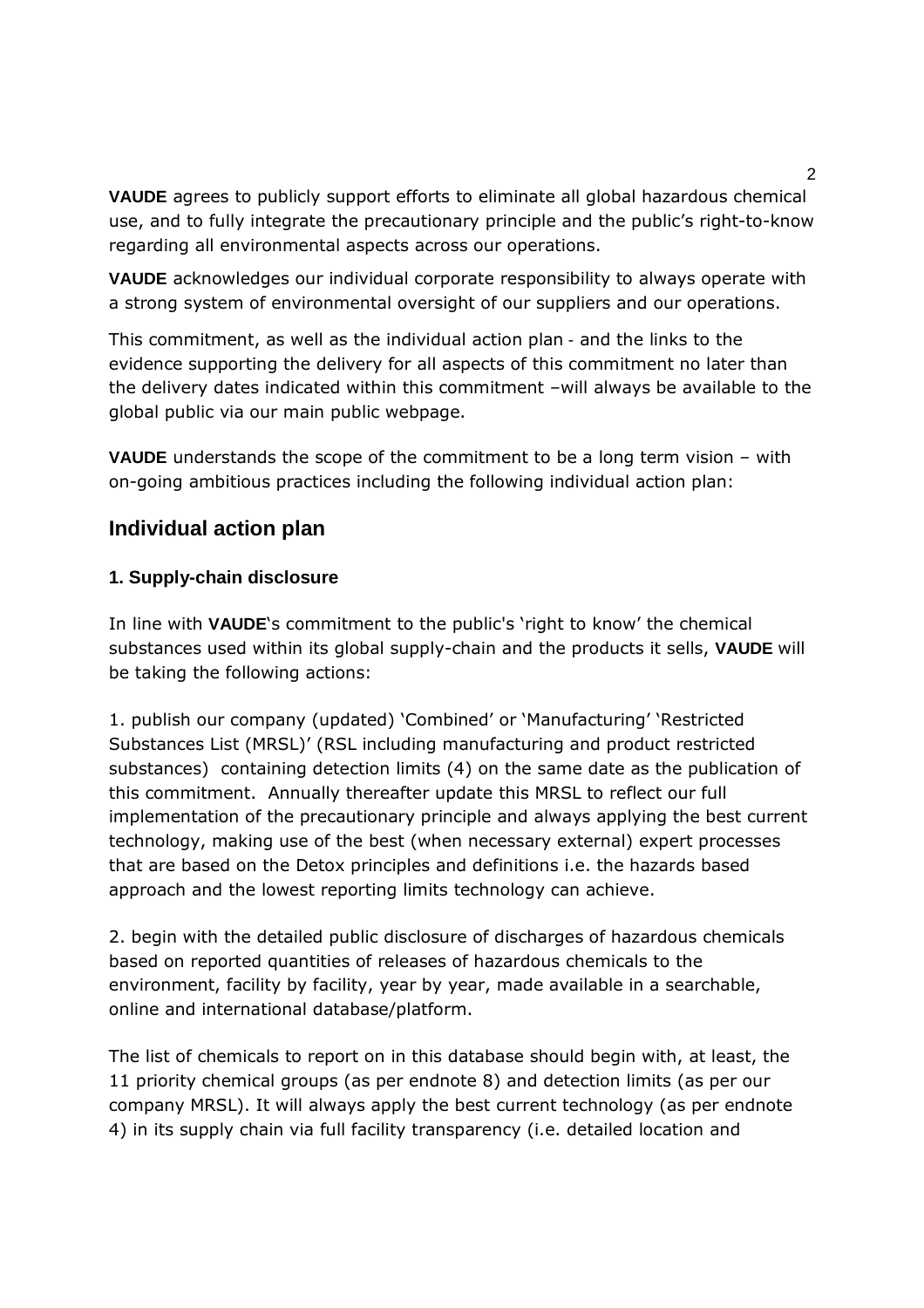individual data of each facility) and disclosure of chemical-by-chemical use and discharges data. Beginning with the following actions:

i) By no later than 15 February 2017 after the publication of this commitment, we will publish the full testing evidence of at least 80% by volume of materials (main fabrics and linings) of our global wet process facilities or affiliates where hazardous chemicals are used (prioritizing additional suppliers in the "global south"), and will disclose their discharge data by using the IPE Detox Platform (or equivalent). ii) By no later than 15 February 2017, 100 % by volume of materials (main fabrics and linings) of our wet process suppliers, facilities or affiliates, where hazardous chemicals are used (as per i)above), will be publicly associated to our company **to** ensure the supplier facilities disclosure via IPE (or equivalent) is verifiable by external third parties (a list including full name, address and country via Vaude homepage).

iii) **VAUDE** agrees to always ensure the discharge data disclosure is fully credible and reflects the MRSL (ie including any future priority groups identified) and that we will always disclose via the IPE Detox Platform (or equivalent digital and public platform).

#### **2. 11 priority hazardous chemical groups elimination policy**

Fully aligned with our implementation of the precautionary principle across all of our environment-related operations, we recognise the intrinsic, or potential intrinsic hazardous properties of all 11 priority hazardous chemical groups (as per endnote 8), and therefore acknowledge it is our priority to eliminate the use and discharge of these chemicals into the environment across our global supply chain and our operations. There are multiple supply-chain pathways for potential contamination (including chemical formulations) and we will enhance both training and auditing of our supply-chain and our operations to prevent that any of these chemicals enter into our supply chain via undocumented contamination of chemical supplier formulations.

In line with our elimination policy, **VAUDE** will enforce its ban on the 9 of the 11 priority hazardous chemical groups (as per endnote 8), specifically Phthalates, Brominated and chlorinated flame retardants, Azo dyes, Organotin compounds, Chlorobenzenes , Chlorinated solvents, Chlorophenols, Heavy metals such as cadmium, lead, mercury and chromium (VI), and Short chain chlorinated paraffins , with the following actions: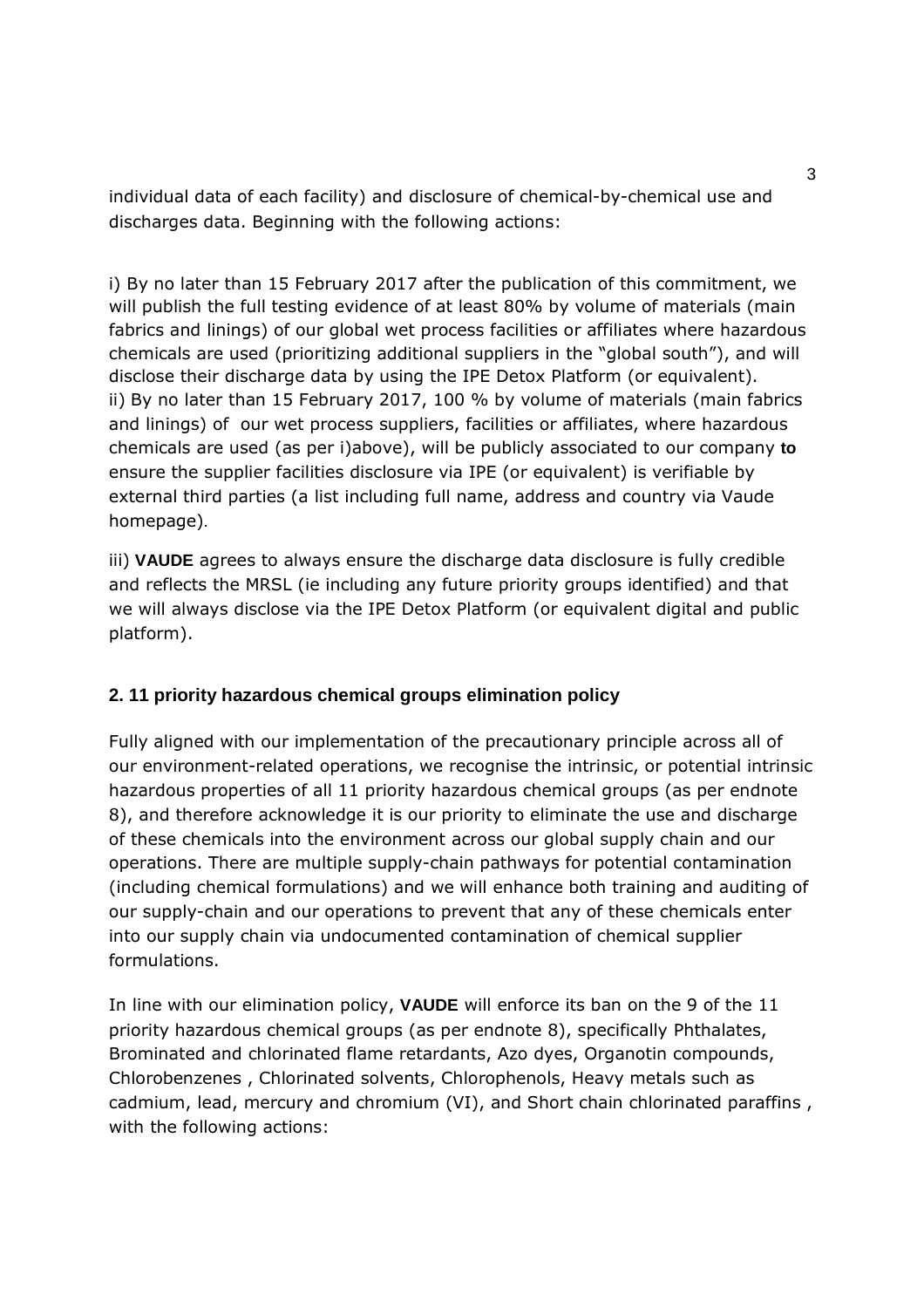- i. publish the results of an investigation and the full testing evidence (including discharges, inputs and product spot checks) into the current compliance to this requirement and reporting the findings annually to the public and
- ii. strengthening our supplier contract language and training and capacity building to ensure only chemical formulations free of these priority hazardous chemical groups are utilized and
- iii. work with our supply chain and other global industry leaders, to ensure the most current technological limits of detection are reflected via the lowest detectable limits within our testing regimes and
- iv. publicly document how each of the 9 priority hazardous chemical groups have been substituted by safer alternatives and publish these case studies via the the online platform subsport.org or an equivalent public platform by no later than 6 months after it comes to our attention.

## **3. Alkyl phenols & their ethoxylates (APEOs) elimination policy**

Consistent with the precautionary principle and the potential intrinsic hazardous properties of all APEOs, **VAUDE** commits to eliminate any APEOs used in any of the products **VAUDE** produces and/or sells. The elimination of all APEOs used by any of the products we produce or sell will be supported by:

- i. Enforcing the elimination of APEOs by strengthening our supplier contract language and training and capacity building to ensure only APEOs-free chemical formulations are utilized;
- ii. Establishing a rigorous system of control to ensure that no traces of APEOs find their way into our supply chain in line with the above;
- iii. Publishing the results of an investigation and the full testing evidence (including discharges, inputs and product spot checks) into the current compliance to this requirement and reporting the findings to the public annually starting in 2016
- iv. Work with our supply chain and other global industry leaders, to ensure the most current technological limits of detection are reflected via the lowest detectable limits within our testing regimes;
- v. Publicly document how APEOs have been substituted by safer alternatives and publish these case studies via the online Subsport.org platform or an equivalent public platform by no later than 6 months after they come to our attention.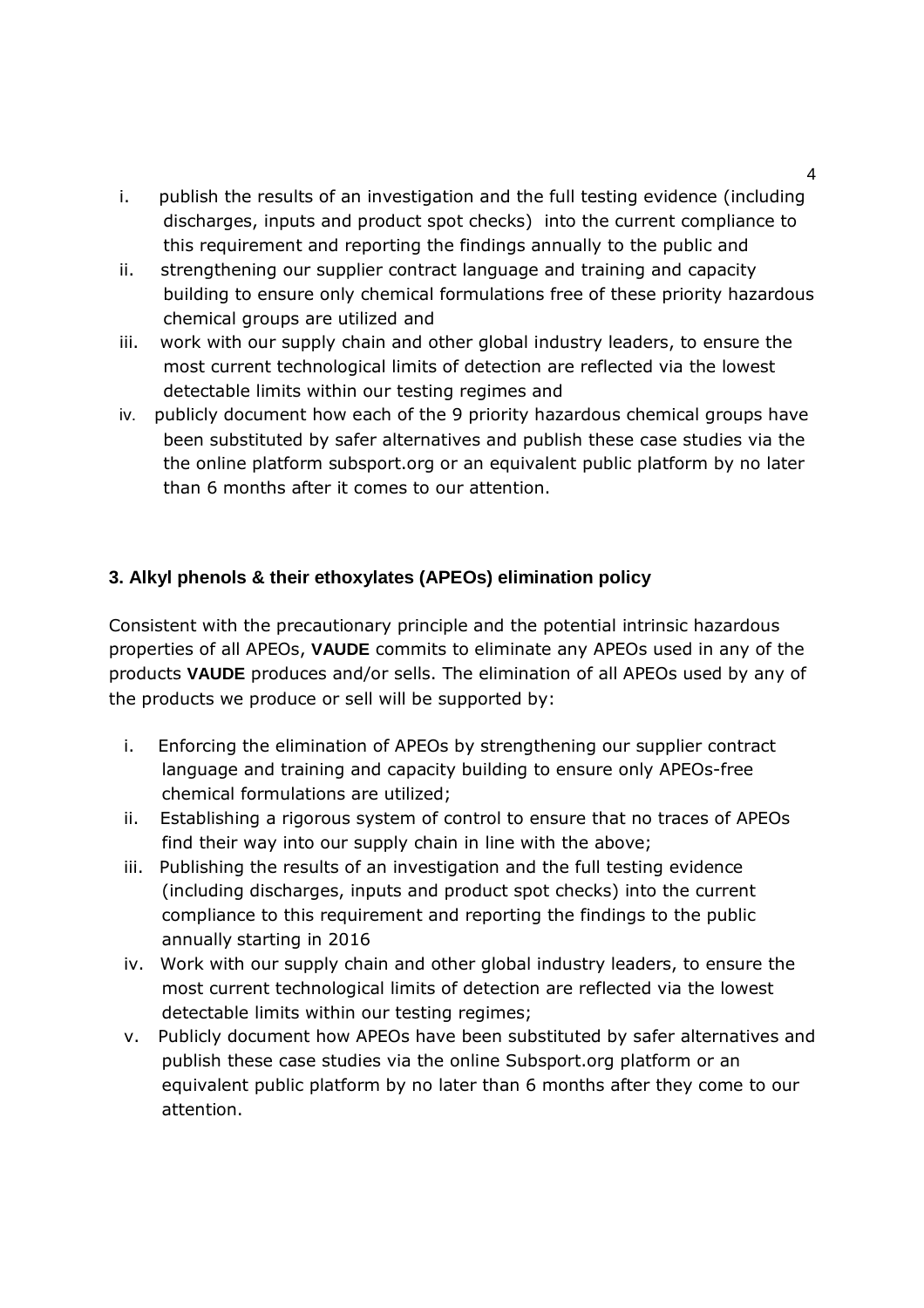# **4. PFCs - Perfluorocarbon / Polyfluorinated Compounds (as per endnote 9) elimination policy**

Consistent with the precautionary principle and the potential intrinsic hazardousness of all PFCs, **VAUDE** aims to eliminate any PFCs used in any of the products **VAUDE** produces and/or sells across our global- supply chain by 31 December 2018. The elimination of all PFCs used by any of the products we produce or sell will be supported by:

- i. Publishing the results of an investigation and the full testing evidence into the current compliance to this requirement (including discharges, inputs and product spot checks) and reporting the findings to the public annually by no later than by winter season 2018, latest December 2018 (on shelf);
- ii. Strengthening our supplier contract language to ensure only chemical formulations free of PFCs are utilized and establish a rigorous system of control to ensure that no traces of PFCs find their way into our supply chain in line with the above;
- iii. Document how PFCs have been substituted by safer alternatives and publish these case studies via the online Subsport.org platform (or equivalent) as soon as possible and by no later than by 31 December 2018;
- iv. Work in partnership with our supply chain and other global industry leaders to accelerate the move to non-PFC technologies. Including sharing best practices on the performance tests.

#### **5. Targets for Other Hazardous Chemicals**

As an important part of our implementation of the precautionary principle, **VAUDE**  commits to regularly **review** (as per hazards based hazardous chemical screening methodology in annex 1), at least annually, the list of chemicals used in our operations and our global supply-chain (inventory), and our MRSL. **VAUDE** will apply the latest scientific findings to update our chemical policy, at least annually, to further restrict or ban chemicals, as new evidence on their impact becomes available.

In line with the Right-to-Know principle we will deliver full public availability and transparency of our restricted substance lists, the hazardous chemical screening methodology used and audit process.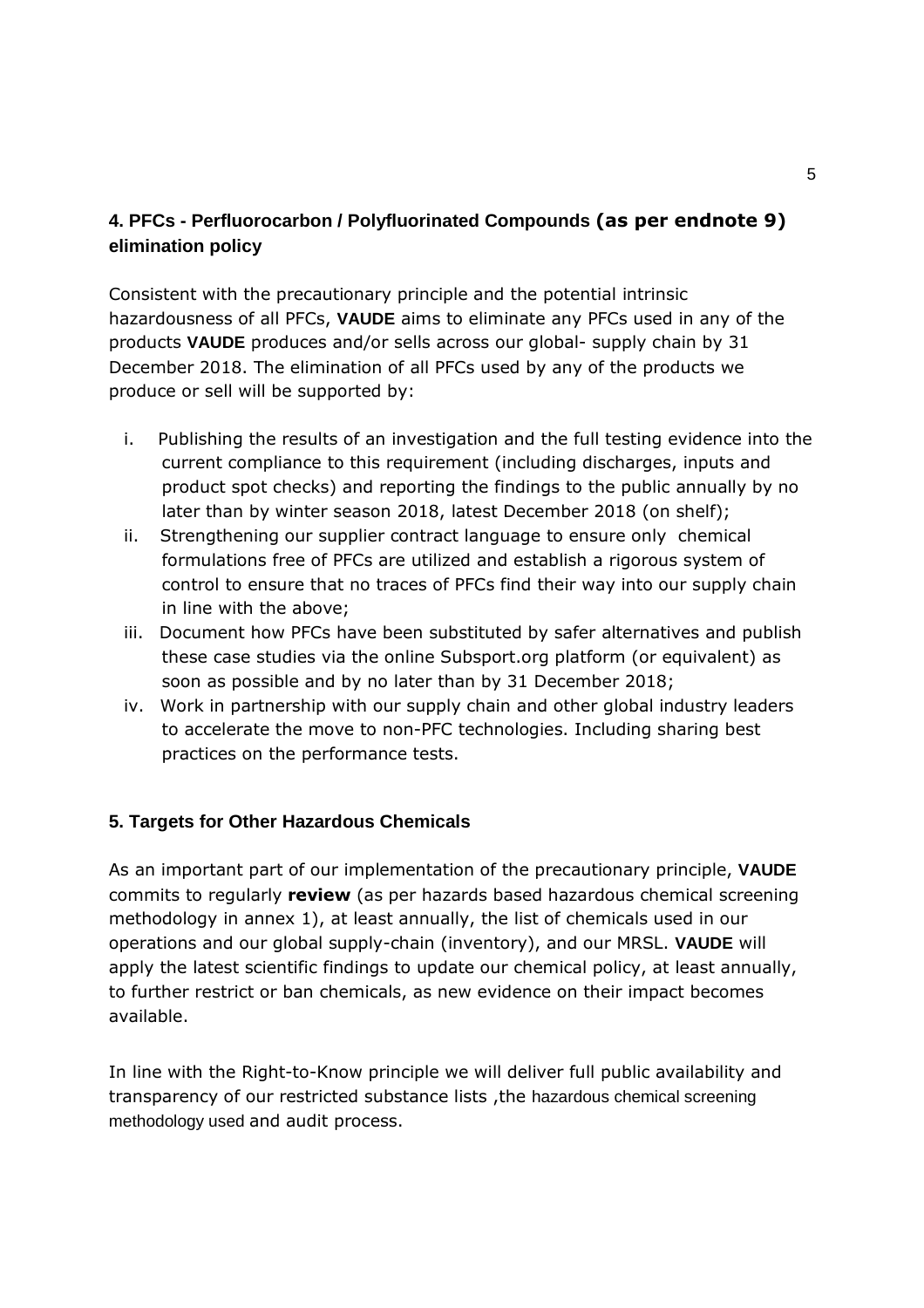In this context we will also set clear intermediate progress targets on the elimination of hazardous chemicals beyond the 11 priority hazardous chemical groups by no later than 9-12 months after date of commitment.

This will support our long-term road to elimination of all hazardous chemical use by no later than 01 January 2020. This public detailed hazardous chemical-by-chemical schedule will be updated annually.

## **6. Responsible Design and Living (via Extended Producer Responsibility)**

In order to develop slow, closed loop, resource constrained and non toxic manufacturing- recognising that to eliminate hazardous chemicals it is also necessary to consolidate and change the overall business model **VAUDE** will implement a Responsible Design and Living policy and system (12) based on comprehensive Extended Producer Responsibility (EPR) (11) that will:

i. conduct an analysis of the economic value of the pre-consumer waste and/or end-of-life (clothing and textiles) and/or returned products and materials as soon as possible and report on pre-consumer waste efficiency by no later than end 2017.

ii. as a first step to implement a responsible "**closed-loop**" life cycle for all products we produce and / or sell

- Implement a product design policy which promotes and incentivates circular design thinking and product development
- Promote existing and roll out new systems and cooperations for re-collection of used VAUDE products that cover 100% of our customer sales points (online and in -shop) in Germany and at least one more strategic market with a "take-back" programme (13) by end 2017

iii. initiate or expand 2 global **new ownership** systems such as lending, sharing, renting, second hand platforms, upcycling, recycling and repurposing products by no later than 31 December 2017 .

iv. Develop and publish a consumer facing use, care & repair guide providing best practice information on how to prolong the product´s life span, including VAUDE guarantees and after sales services, covering 80 % of the consumer claim reasons by end 2018.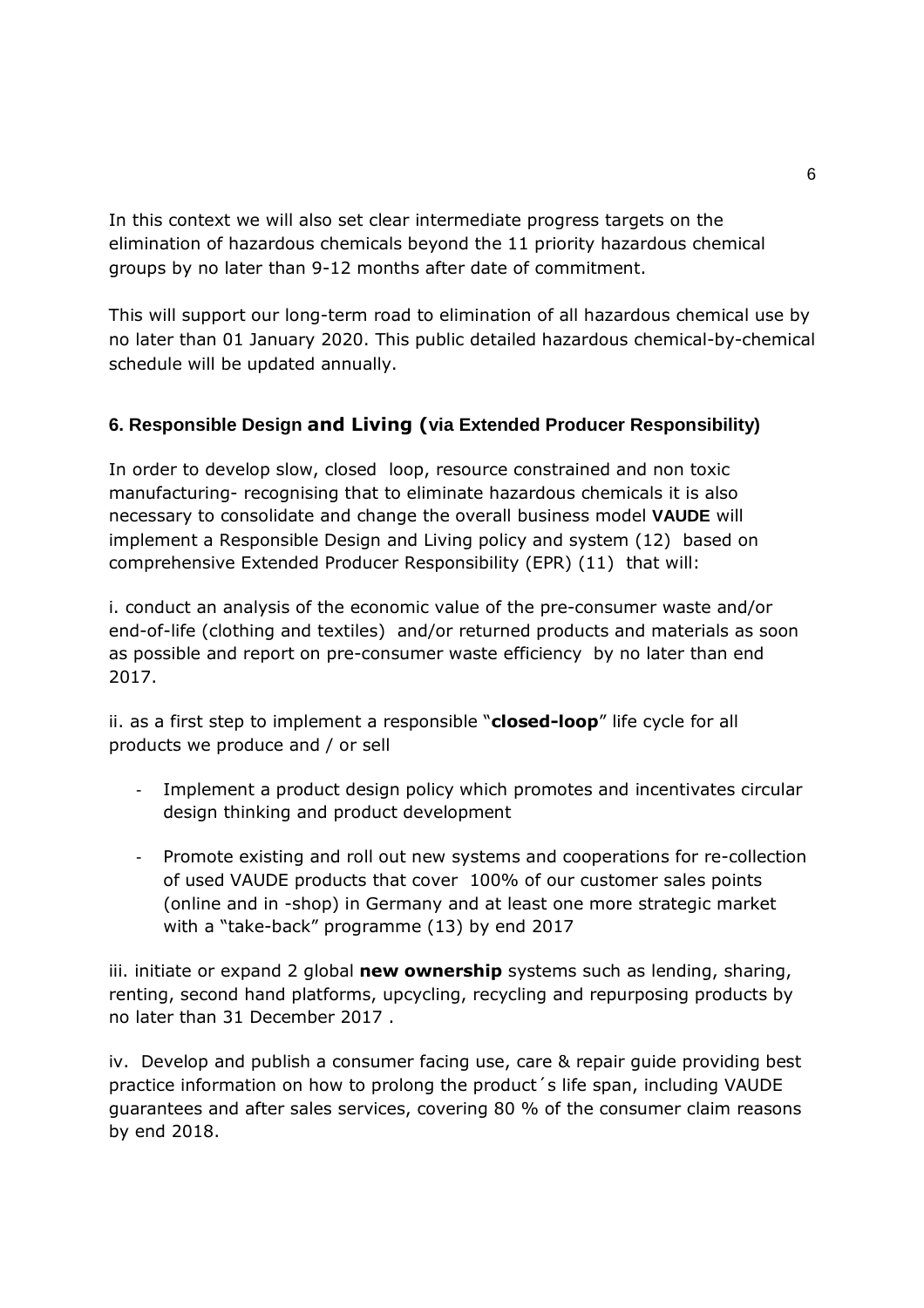v. raise consumer awareness and change attitudes and demands/ expectations regarding modes of use and ownership of clothing and the need to work towards eliminating "linear/non circular" and "disposable" (designed for short lifespan) products by taking part in at least 10 workshops, studies, events annually.

#### **7. Self reporting on the Detox Commitment**

**VAUDE** delivers a full public schedule of evidence supporting the delivery of each and every component of this Detox commitment by no later than the date indicated in this Detox commitment. The core responsibility principles for delivering on our commitment are:

i) **VAUDE** will always proactively provide the public precise schedules for all our detailed and credible evidence (e.g. all hazardous chemical testing via the use of our company MRSL) supporting the delivery of all aspects of our Detox commitment.

ii) **VAUDE** is responsible to proactively, publicly and transparently provide full details as to any deviations from the delivery of any aspect of our Detox commitment, ie make transparent our solution within no more than 30 days.

 $---$ 

Endnotes:

(1) All hazardous chemicals means all those that show intrinsically hazardous properties: persistent, bioaccumulative and toxic (PBT); very persistent and very bioaccumulative (vPvB); carcinogenic, mutagenic and toxic for reproduction (CMR); endocrine disruptors (ED), or other properties of equivalent concern, (not just those that have been regulated or restricted in other regions).

(2) This means solutions are focused on elimination of hazardous chemical use at source, not by end-of-pipe techniques or via risk management. This requires either substitution with non-hazardous chemicals or where necessary finding nonchemical alternative solutions, such as re-evaluating product design or the functional need for chemicals.

(3) This means taking preventive action before waiting for conclusive scientific proof regarding cause and effect between the substance (or activity) and the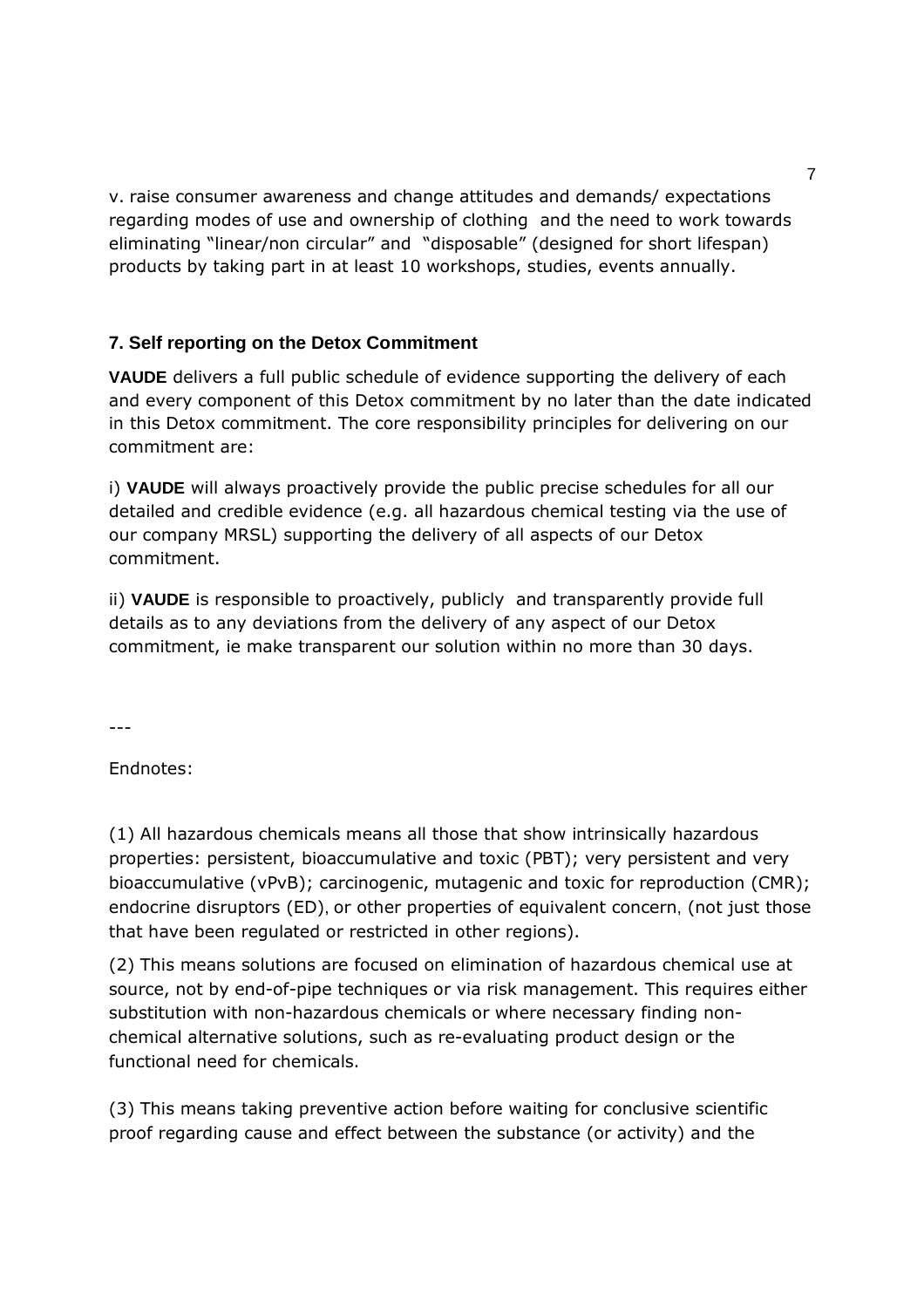damage. It is based on the assumption that some hazardous substances cannot be rendered harmless by the receiving environment (i.e. there are no 'environmentally acceptable'/ 'safe' use or discharge levels) and that prevention of potentially serious or irreversible damage is required, even in the absence of full scientific certainty. The process of applying the Precautionary Principle must involve an examination of the full range of alternatives, including, where necessary, substitution through the development of sustainable alternatives where they do not already exist.

(4) Zero discharge means elimination of all releases, via all pathways of release, i.e. discharges, emissions and losses, from our supply chain and our products. "Elimination" or "zero" means 'not detectable, to the limits of the best current technology' i.e. the lowest reporting limits technology can achieve,, and only background levels of naturally occurring substances are acceptable. The zero discharge approach includes the 'clean factory' approach ie taking responsibility for the chemicals used and released by the whole facility and not just the batch or production line associated with the company's order

(5) This means the commitment applies to the environmental practices of the entire company (group, and all entities it directs or licences) and for all products produced or sold by **VAUDE** or any of its subsidiaries. This includes all its suppliers or facilities horizontally across all owned brands and licensed companies as well as vertically down its supply chain.

(6) Right to Know is defined as practices that allow members of the public access to environmental information – in this case specifically about the uses and discharges of chemicals based on reported quantities of releases of hazardous chemicals to the environment, chemical-by-chemical, facility-by-facility, at least year-by-year.

(7) One generation is generally regarded as 20-25 years.

(8) the 11 priority hazardous chemical groups are : 1. Alkyl phenols & their ethoxylates (APEOS) 2. Phthalates 3.Brominated and chlorinated flame retardants 4. Azo dyes (that release carcinogenic amines through reductive cleavage) 5. Organotin compounds 6. Per- and poly-fluorinated chemicals 7. Chlorobenzenes 8. Chlorinated solvents 9. Chlorophenols 10. Short chain chlorinated paraffins 11. Heavy metals such as cadmium, lead, mercury and chromium (VI).

(9) Polyfluorinated compounds, such as fluorotelomers, can serve as precursors that degrade to form perfluorinated carboxylic acids, e.g. PFOA

(11) Extended and Producer Responsibility is individual and global company responsibility to ensure the whole lifecycle of a product and the delivery of a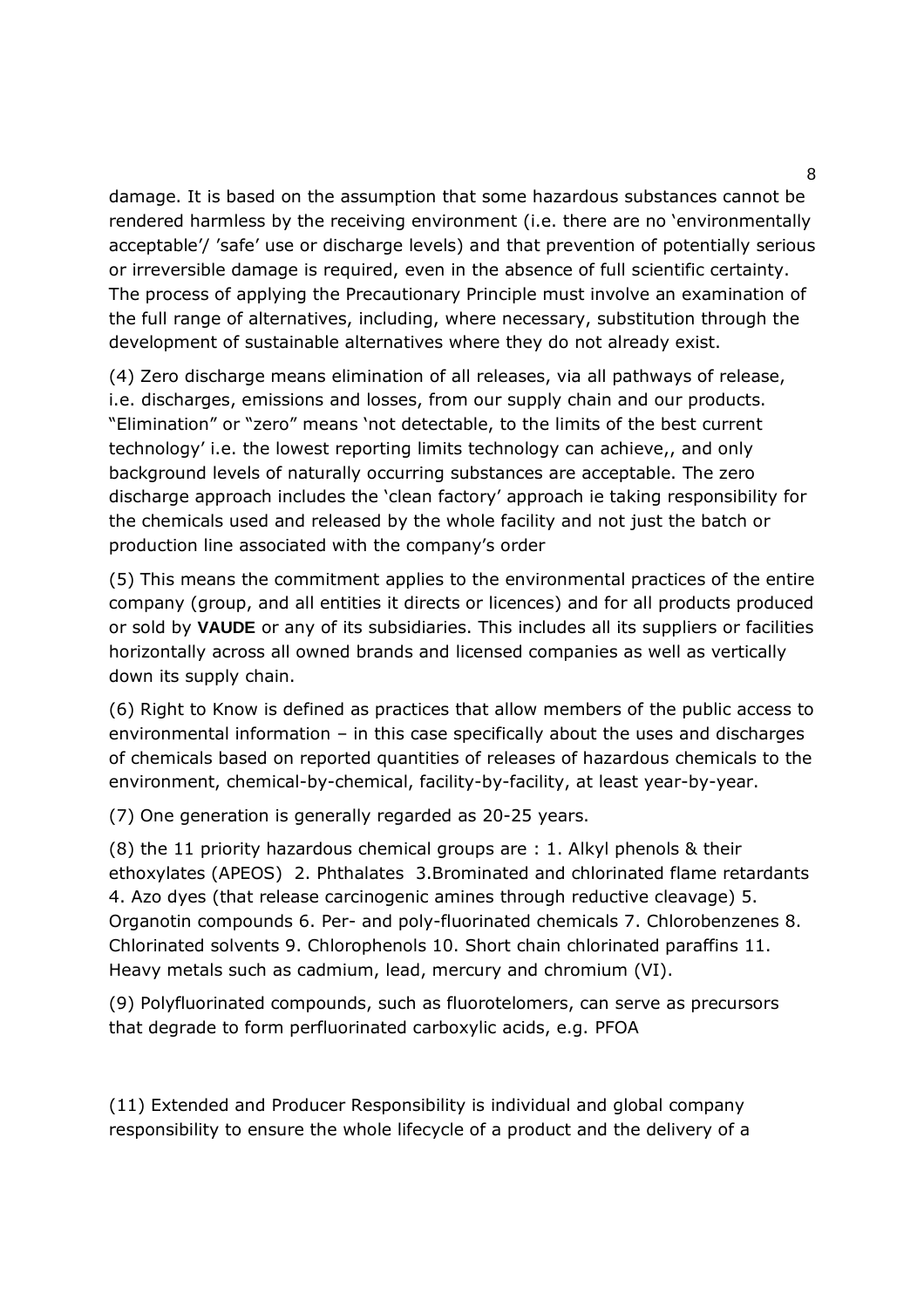function (from sourcing and design to use, re-use and recycling or final decontamination and treatment):

- protects the well being of the natural environment, stays within planetary boundary limits and supports the socio economic well-being of workers and local communities;
- ensures the system for end-of-life collection achieves high use of product and material quality through effective collection, disassembly and re use or recycling (can be external third parties);
- ensures the system for reuse (or any life-extension of the product), recycling and final treatment incentivises changes in design by the product designer both financially , through internalization of the real own-brand/differentiated end-of-life costs into the company business model, and through information feedback, including to other actors in the extended life-cycle;
- includes supporting and implementing fully circular resource use and full resource stewardship (recognizing that natural resources are not 'owned' but 'borrowed' to meet a need).

(12) Responsible Design and Consumption or Living business models – are systems of products and services that are designed to deliver functions to meet needs, integrating full circularity and EPR (as defined above). These systems include a comprehensive process for identifying all lifecycle aspects, considering the most responsible design, production, product use and closed loop reuse and recycling, aiming to maximize the use of closed-loop and slow-loop manufacturing and value creation. Closed loop systems should give preference to local solutions where possible.

(13) Take-back programmes shall enable high use of products and materials in the form of re-use and recycling through effective collection maintaining or upgrading material quality. Un-reusable or recyclable materials should be sent to decontamination or environmentally-sound treatment. Take-back programmes shall be designed to maximize products´ usage life span and social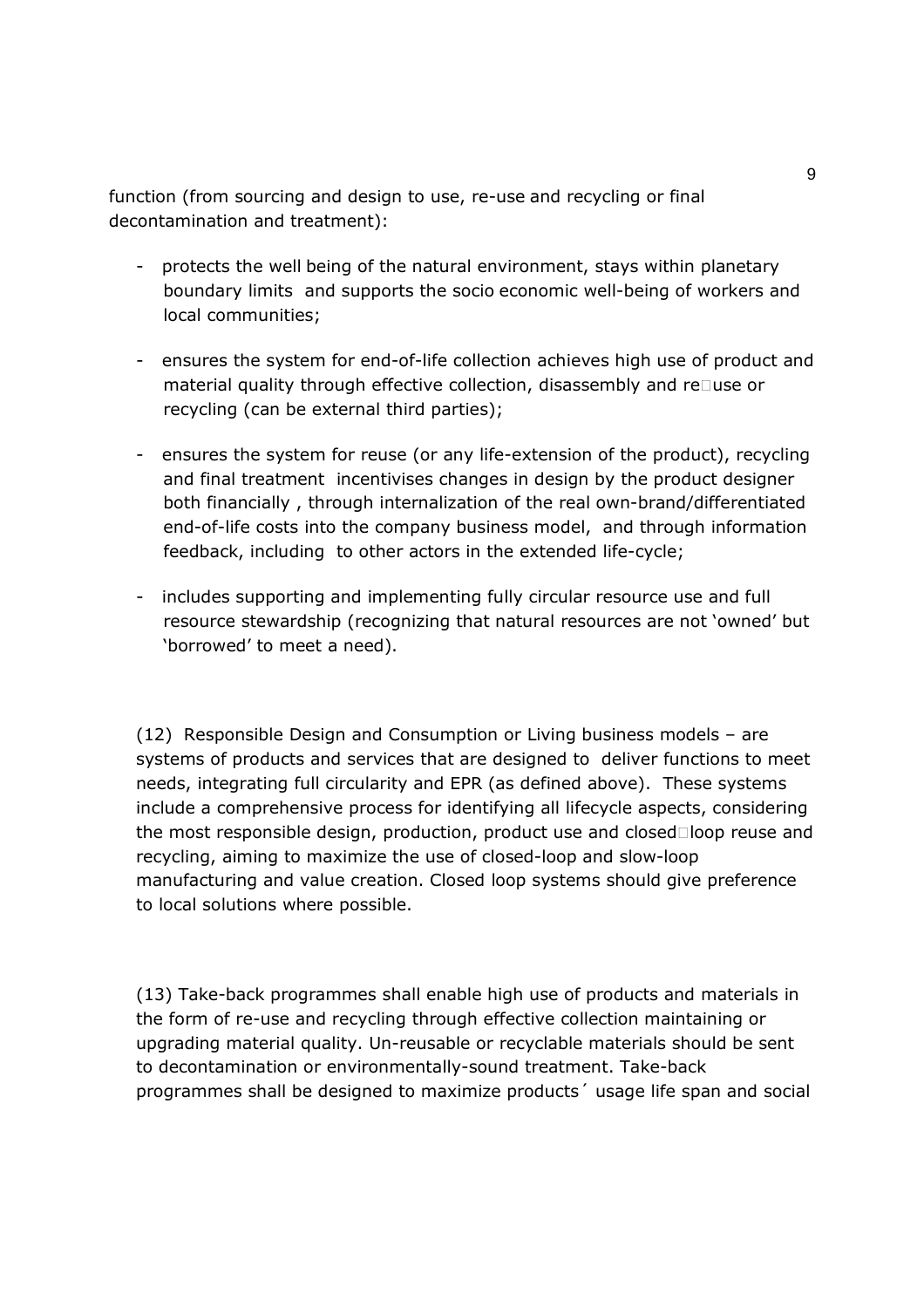benefit. We commit to continuously increasing the percentage of recycled or renewable materials used in new products, and to report publicly about it.

(14) durable means designed for long life span high material and product quality. Highly-durable means, among others, the product has a repair guarantee of eg minimum 10-20 years (adapted to product type) ensuring repair (including reproofing) or replacement if brought back by the customer.

:::::::::::::::::::::::::::::::::::::::::::::::::::::::::::::::::::::::::: Annex 1 - Detox hazardous chemical screening methodology:

Any hazardous chemical screening methodology should include (but not be limited to) the following requirements

- 1) Has a hazard based approach without use of any 'risk based' criteria for excluding certain chemicals.
- 2) The hazard approach should include a broad range of hazardous categories, ie at least those considered under EU REACH regulation.
- 3) Make use of a wide range of sources of information (eg at least all publically available information).
- 4) Make use of cautious thresholds in hazardous criteria setting (ie at least those used under best practice regulation and conventions)
- 5) Incorporate ongoing assessment of the effectiveness of the screening tool at identifying hazardous substances (eg by comparison of screening outcome with other forms of assessment for a sub-set of chemicals)
- 6) The full criteria and methods applied and full data behind results must be open to public scrutiny, including the types of hazardous property which must be evaluated and any thresholds used as well as full transparency on the information sources used to assess hazard
- 7) The screening methodology approach must take account of the hazards of accessory chemical and/ or breakdown products which are generated through the use or release of any one particular chemical ingredient.
- 8) The screening methodology must recognise the importance of physical form e.g. nanomaterials, polymers and whole products where applicable.
- 9) Where there are legitimate reasons for concern regarding the intrinsic hazards of a chemical, even if information is insufficient to verify those hazards, action must be taken to obtain sufficient information to enable adequate assessment of the chemical. When there is no information on the chemical the `hazardous until proven non- hazardous´ assumption should